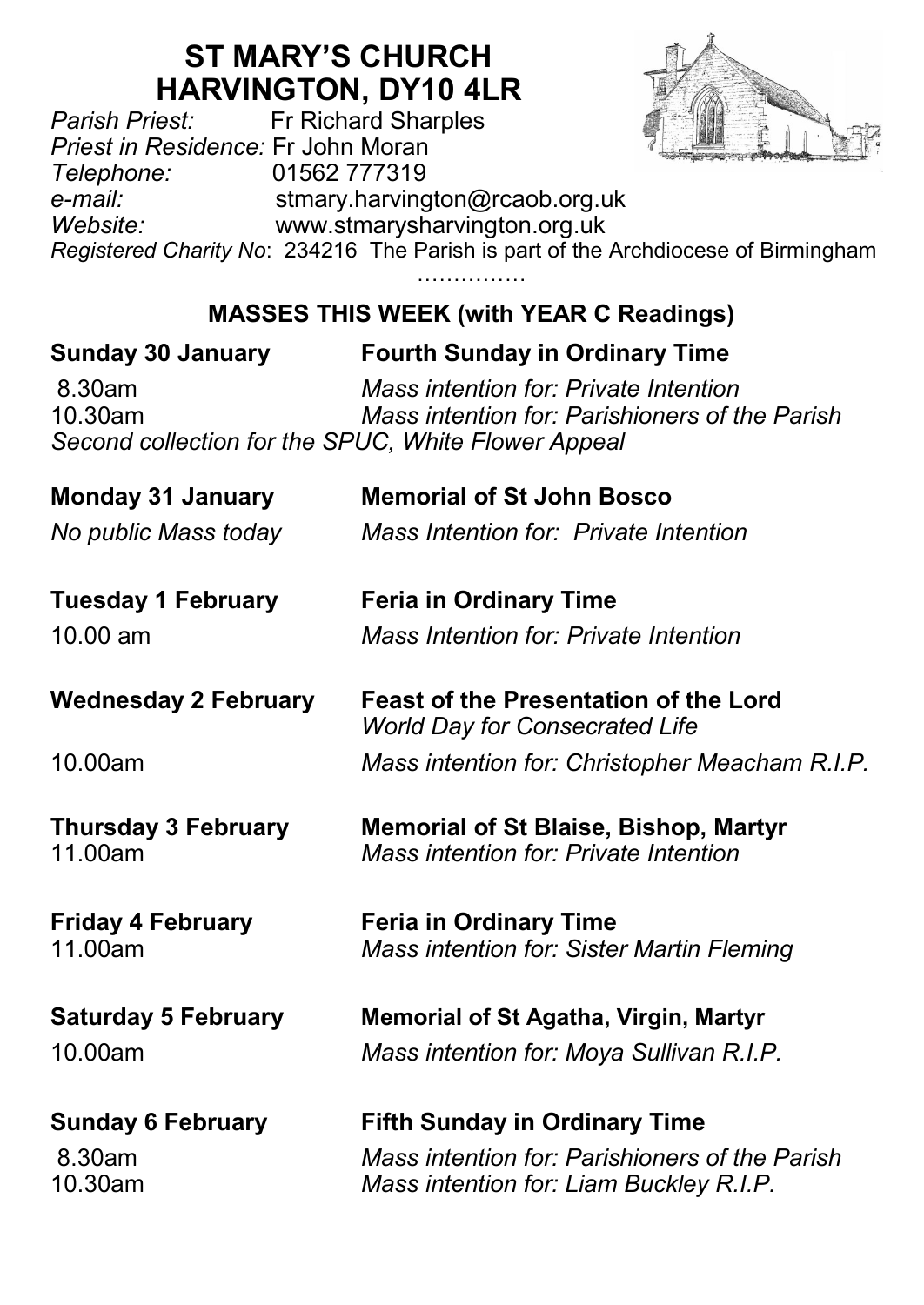**Anniversaries in February:** Rev Charles Dodd (1742), Rev James Layfield (1756), Stanhope Pedley (1938), Agnes Drinkwater (1938), Pierce Bradley (1987),Tony Goodyear (1988), Pauline Jack (1992), Jeffrey Nichols(2003), Gertrude Higham (2003), Gerard O'Keeffe (2003), Rose Marie Villiers (2007), Mary Keane (2007), Gerry Costello (2012), Edmund Osborne (2013), Mandy Natalie Bridge (2016), Alan Cox (2016), Liam Buckley (2018), Jean Wilcox (2018), Michael Millard (2019), Vincent Glynn (2019)

**In your prayers please remember parishioners and friends who are sick:**  Deirdre Brookes, Kathleen Clark, Liz and Lionel Cornish, Bob Grant, Jane and Peter Handley, Kay Hildebrandt, Ann Parry, Clare Saich, Geraldine Walton, Jane Young

…………………………………………………………………….

 In your charity, please pray for the respose of the soul of **Moya O'Sullivan**  (Jane Handley's sister) who died on Sunday 16th January. May She Rest In Peace.

……………………...



… for all your offerings and donations. They are always gratefully received. **Contributions to the Parish: 17-24 January**

………………………………………………………..…………

|  | Pax Christi Collection on Sunday 16th January  £130.00 |  |
|--|--------------------------------------------------------|--|
|  |                                                        |  |

**OFFERTORY DONATIONS** are no longer collected in the pews. If you wish to make a donation on **SUNDAYS** please place your offering in the 'bin' on the porch table. On **OTHER DAYS OF THE WEEK** offerings may be placed **in the basket on the sanctuary step in front of the altar.** 

………………………………



#### **WELCOME TO ST MARY'S!**

We ask everyone attending our premises to take note of the following: In line with government suggestions to prevent the spread of the Covid virus in crowded and indoor spaces, we ask you to continue wearing a face covering inside church.

- If members of the congregation would like to ensure social distancing they may use a 'Please Leave Space' sign (available in the porch) and place it on the seat beside them in their pew.
- Please spread out and don't kneel if someone is sitting on the pew in front.
- Should you wish to be informed if someone who has attended your Mass has tested positive then please use the QR code displayed on the table or fill in a slip with your name, contact details and date / time and post it in the wooden box located on a porch table, and we will contact you as soon as we have been made aware.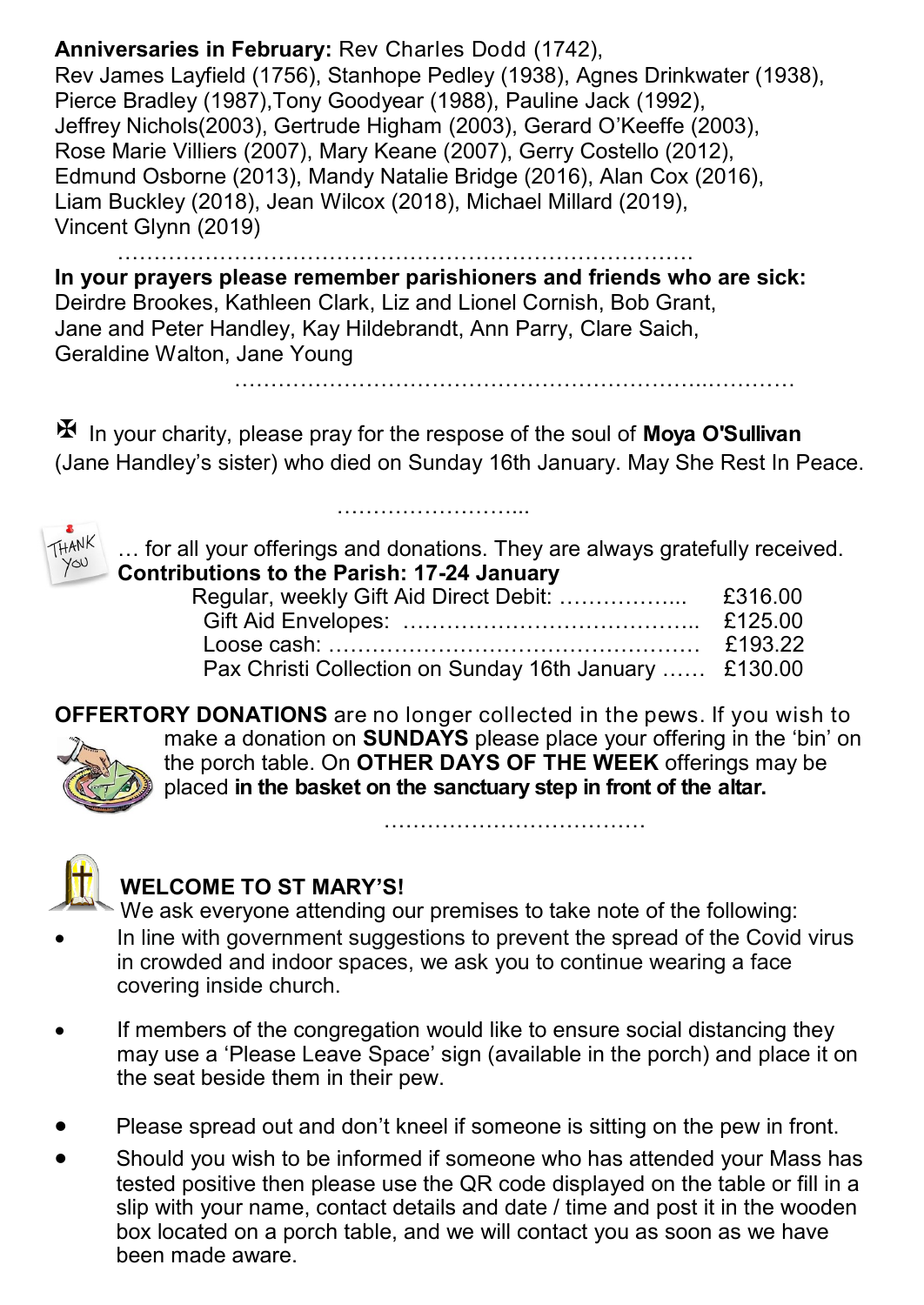

The two **SYNODAL PATHWAY** meetings held in Harvington Hall on Wednesday 26th January were the well attended with thoughtful contributions from all present. Parishioners were invited to write their responses to the questions debated on

'post-it' notes that were then collated and grouped into common themes. The results are displayed on a large board in the church porch.

The third and final date for meetings in the Synodal, consultative pathway will be on **Wednesday 9th February** with a choice of times of either **11.00am or 7.00pm**. Pope Francis genuinely wants to hear from the 'grass roots' of the Catholic Church. Please come along to either of these meetings to have your voice heard and to listen to others.

………………………………………………….…..

The **KIDDERMINSTER FOODBANK** are desperate for the following: Squash, tins of hot and cold meat, tinned rice pudding, tinned fruit, small jars of coffee, tins of potatoes, tins of spaghetti, cuppa soups, deodorant, shaving gel, washing up liquid. They remain well stocked with all other produce.

If you bring your donations to church on the weekend of  $5<sup>th</sup>/6<sup>th</sup>$  February, we will arrange to take them to the Foodbank on your behalf.

Money is always of great help to the Foodbank. We will pass it on to them if your put your donation in an envelope marked FOODBANK and post it in the Offertory Bin in the porch (or basket on the sanctuary step under the altar). Cheques should be made payable to: THE KIDDERMINSTER FOODBANK.

……………………………………..…………………………….

……………………………………………………………...



The **HARVINGTON CRAFT GROUP** will meet on **Wednesday 2nd February @ 1.30pm in** Rowberry's tearooms. Come along to join in the creative workshop or just for a chat and a cup of tea!



Date for your diary. The **FRIENDS OF THE HOLY LAND** are planning a repeat of their successful sponsored Emmaus Walk on **Saturday 23rd April**, St George's Day. Walkers will start from a number of different locations and make their way to Harvington for a picnic lunch followed by an Ecumenical Service. More information soon.